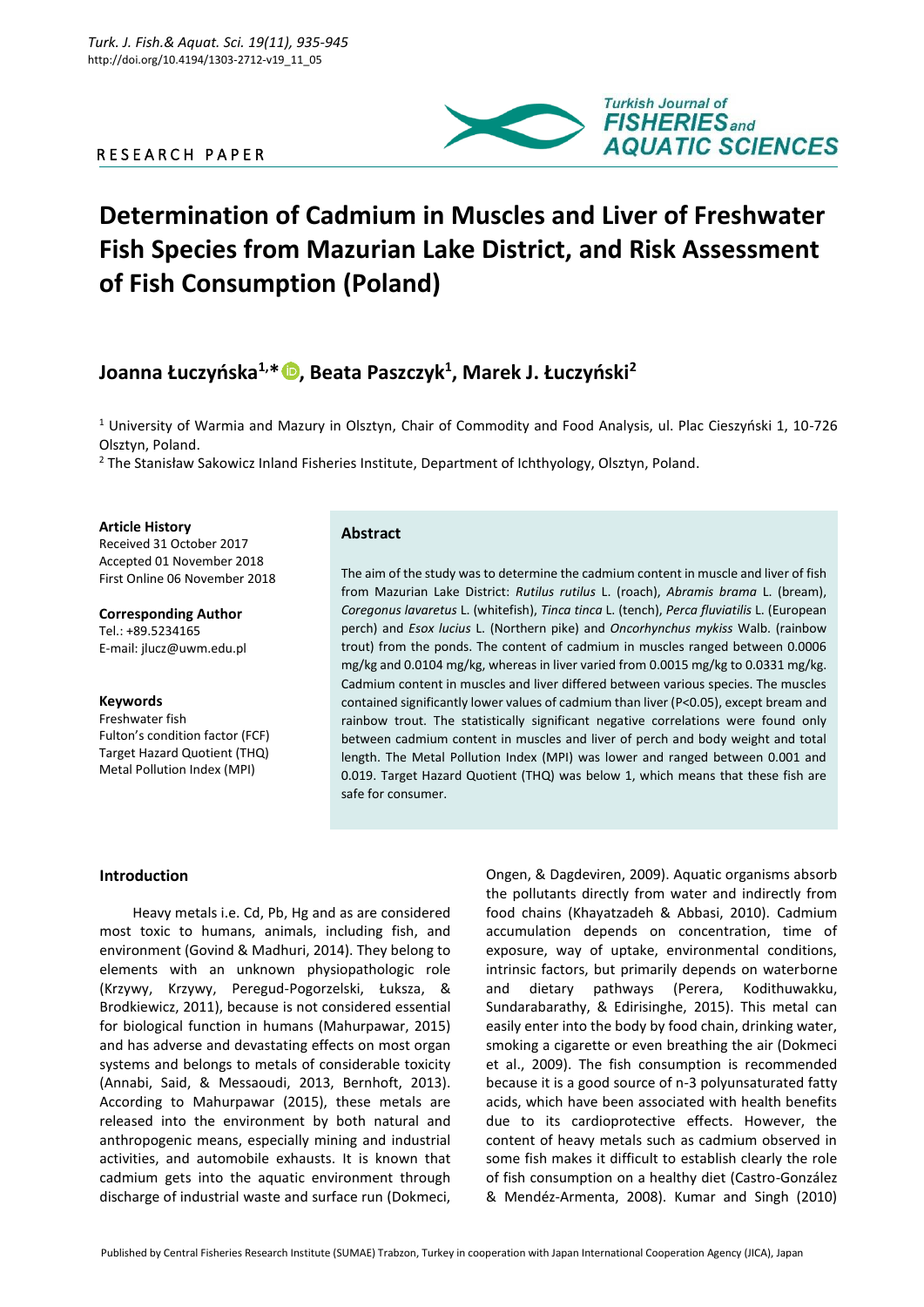reported that monitoring toxic metals level in aquatic ecosystem, especially fish, is the need of the awarence from public health point of view. Fish, as do all aquatic life forms, also serve as "sentinel" species, alerting people that water quality is changing (Helfrich & Neves 2009). Especially fish liver is more often recommended as an environmental indicator for water pollution than other fish organs (Ebrahimpour, Pourkhabbaz, Baramaki, Babaei, & Rezaei, 2011). The bioaccumulation of metals in an animal depends on a multitude of factors: biotic ones, like its body dimensions and mass, age, sex, diet, metabolism, and position in the trophic web; and abiotic ones, such as the distribution of metals in its environment, salinity, temperature, and pH of the water, habitat type, and interactions with other metals. But it is diet that has the greatest influence on the accumulation of metals in animal tissues (Jakimska, Konieczka, Skóra, & Namieśnik, 2011). Consequently, the aims of this study were:

- to determine the differences between cadmium content in seven freshwater fish species from Mazurian Lake District,

- to determine differences between cadmium content in muscles and liver of the same species,

- to determine the impact of biometric parameters (body weight and total length) and Fulton's condition factor (FCF) on the content of cadmium in muscles and liver of fish,

- to determine the health risk assessment with cadmium using Estimated Daily Intake (EDI) and Target Hazard Quotient (THQ),

- to determine Metal Pollution Index (MPI) based on the cadmium content of the two organs.

#### **Materials and Methods**

The roach (*Rutilus rutilus* L.), bream (*Abramis brama* L.), whitefish (*Coregonus lavaretus* L.), tench (*Tinca tinca* L.), perch (*Perca fluviatilis* L.), pike (*Esox lucius* L.) and rainbow trout (*Oncorhynchus mykiss*  Walb.) were caught from two lakes of Mazurian Lake District and the ponds of Fish Farm Szwaderki (Poland) (Figure 1). These lakes are located next to each other and from the lake Pluszne in the south-east part flows the Poplusz River, which connects them with Łyna River and Lake Łańskie. Fishes from both lakes might migrate and population might mix. Results of the studies of polluting substances, including cadmium, showed that none of the chemical indicator does not exceed exposure limits and the study showed chemical good status of the water body. Therefore, the pollution of examined lakes by elements was similar. The fish were taken to the laboratory on the same day, where the body weight  $(\pm 0.01 \text{ g})$  and total length  $(\pm 0.1 \text{ cm})$  of each fish were measured (Table 1). Muscle tissue was extracted from the dorsal part. Liver and muscles were



**Figure 1.** Study area was located in north-eastern Poland, near the city Olsztyn (Lake Łańskie and Pluszne geographical coordinates: 53˚58'60''N, 20˚48'08''E, 53˚58'30''N, 20˚42'06''E).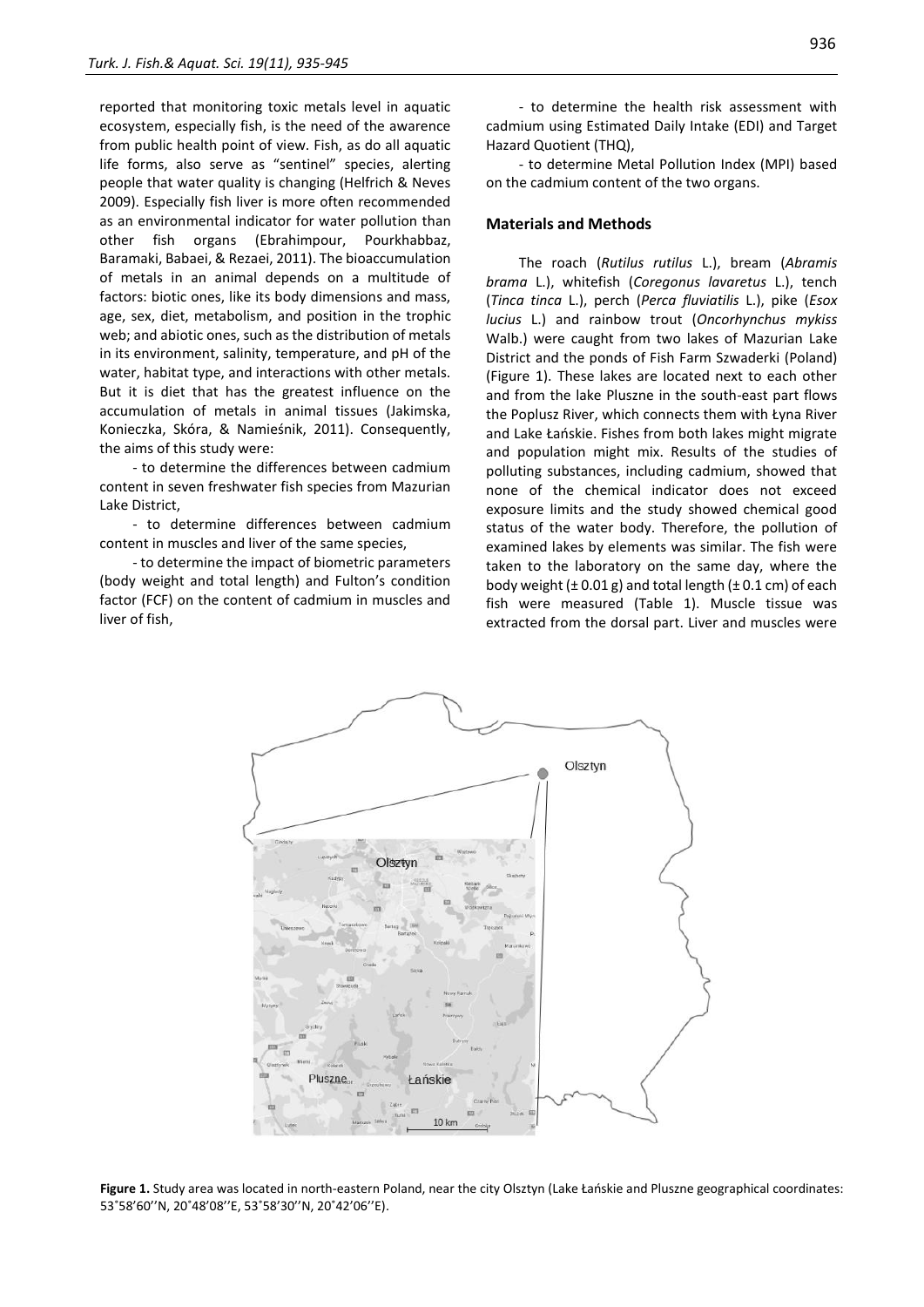|                           |    | Total length [cm]<br>Body weight [g] |             | Cd                  |                     |  |
|---------------------------|----|--------------------------------------|-------------|---------------------|---------------------|--|
| <b>Species</b>            | n  | Min-max                              | Min-max     | mg/kg wet weight    |                     |  |
|                           |    | mean                                 | mean        | muscles             | liver               |  |
| Tench                     | 6  | 472.07-958.43                        | 31.10-39.20 | 0.0002-0.0005 b     | 0,002-0,0203 a      |  |
| Tinca tinca L.            |    | 741.15                               | 35.46       |                     |                     |  |
| Pike                      | 10 | 743.42-1843.62                       | 50.00-66.50 | 0.0005-0.0062 b     | $0.0009 - 0.0159$ a |  |
| Esox lucius L.            |    | 1155.86                              | 55.41       |                     |                     |  |
| Rainbow trout             | 6  | 467.65-1084.96                       | 33.00-39.00 | $0.0001 - 0.0015$ a | $0.0001 - 0.0043$ a |  |
| Oncorhynchus mykiss Walb. |    | 774.18                               | 36.46       |                     |                     |  |
| <b>Bream</b>              | 4  | 423.6-674.0                          | 33.70-41.50 | $0.0013 - 0.0118$ a | $0.0087 - 0.0255$ a |  |
| Abramis brama L.          |    | 524.72                               | 36.28       |                     |                     |  |
| Whitefish                 | 5  | 275.50-476.60                        | 32.10-36.40 | 0.0008-0.0019 b     | $0.0058 - 0.0111$ a |  |
| Coregonus lavaretus L.    |    | 380.20                               | 34.20       |                     |                     |  |
| Roach                     | 6  | 411.30-542.60                        | 29.30-33.30 | 0.0005-0.0035 b     | $0.0089 - 0.0253$ a |  |
| Rutilus rutilus L.        |    | 478.01                               | 31.27       |                     |                     |  |
| Perch                     | 9  | 71.70-608.90                         | 18.65-33.20 | 0.0007-0.0349 b     | 0.0102-0.0675 a     |  |
| Perca fluviatilis L.      |    | 314.85                               | 25.63       |                     |                     |  |

n- number of fish; a, b – significant differences between the muscles and liver of the same species (P≤0.05).

The same letter indicates the absence of significant differences between muscles and liver in the same fish species

taken from the individual fish then they were mixed and stored in polypropylene bags at -30°C prior to analysis.

Ethical permit: Fish were bought at the Fish Farm, they were already dead. According to European and Polish Law, the research done on the commercially caught fishes tissue is free to obtain permission on Local Ethical Commision.

#### **Study Area**

Lake Łańskie is located in the vast Ramuckie Forests, about 15 km south of Olsztyn. It is a tunnel valley lake with the Łyna River flowing through it. In the surrounding area there are some leisure centres. The lake is one of the largest and deepest lakes in the Olsztyn Lake District.

Lake Pluszne, like Lake Łańskie, is also one of the largest lakes in the Olsztyn Lake District. The village of Pluski is situated on the eastern shore of the lake and the village of Zielonowo is on the western shore. Near the villages are numerous leisure centres, summer houses and campsites. Many small streams flows from the surrounding area and from Lakes Staw, Niskie and Wysokie which flow into the Lake Pluszne (Planter & Łaźniewski, 2002).

#### **Cadmium Determination**

For cadmium analysis, muscle samples taken from each individual (approximately 10  $g \pm 0.0001$  g) in duplicate were dried to constant weight at 105°C, then the samples were ashed at 450˚C for 12 h using laboratory furnaces (Nabertherm P330, Germany). The white ash was dissolved in 1M HNO<sub>3</sub>. (Suprapur-Merck, Darmstadt, Germany). In case of liver, the 2-4 g (±0.0001 g) samples were wet-digested in a mixture of nitric and perchloric acids (Merck, Darmstadt, Germany, 3:1, (v/v) at 190˚C using heating block (DK 20, VELP Scientifica, Italy). Then, each sample was quantitatively transferred into 25 ml volumetric flasks with deionized water (Merck-Millipore Elix Adventage 3, USA). Cadmium were measured using flameless atomic absorption spectrometry FAAS (Thermo Scientific iCE 3500Z with a ZEEMAN background correction and atomisation in a graphite cuvette, England) under the following conditions: absorption wavelength for cadmium - 228.8 nm; lamp current – 50%; slit – 0.5 nm; sample volume – 20 μl; modifier – Mg(NO<sub>3</sub>)<sub>2;</sub> dry - 100<sup>°</sup>C; ash - 600<sup>°</sup>C; atomize - 1000˚C. Four blanks and samples analyzed based on calibration curves which were prepared using five solution standards (1000  $\mu$ g/L) with 0.1 M HNO<sub>3</sub> (J.T.Baker®, Netherlands).

The reliability of the analytical methods was examined by measuring the elements in reference material: CRM 422 – cod muscle tissue (lyophilized sample) with a certified concentration of Cd (Certified Reference Material – BCR, lyophilized sample of cod, *Gadus morhua* L., muscle). The percent recovery rate was 102.9% and variability coefficients V(%) – 3.30 (Cd– certified 0.017 ± 0.002 mg/kg, obtained 0.018 ± 0.001 mg/kg; n=4). The cadmium content in the muscles and liver of fish are expressed in mg/kg wet weight.

*1. Fulton's condition factor (FCF):* The condition of fish was calculated as follows:

$$
FCF = 100 \times W/L^3
$$

Where: W – total body weight of fish (g),  $L - total$ length of fish (cm).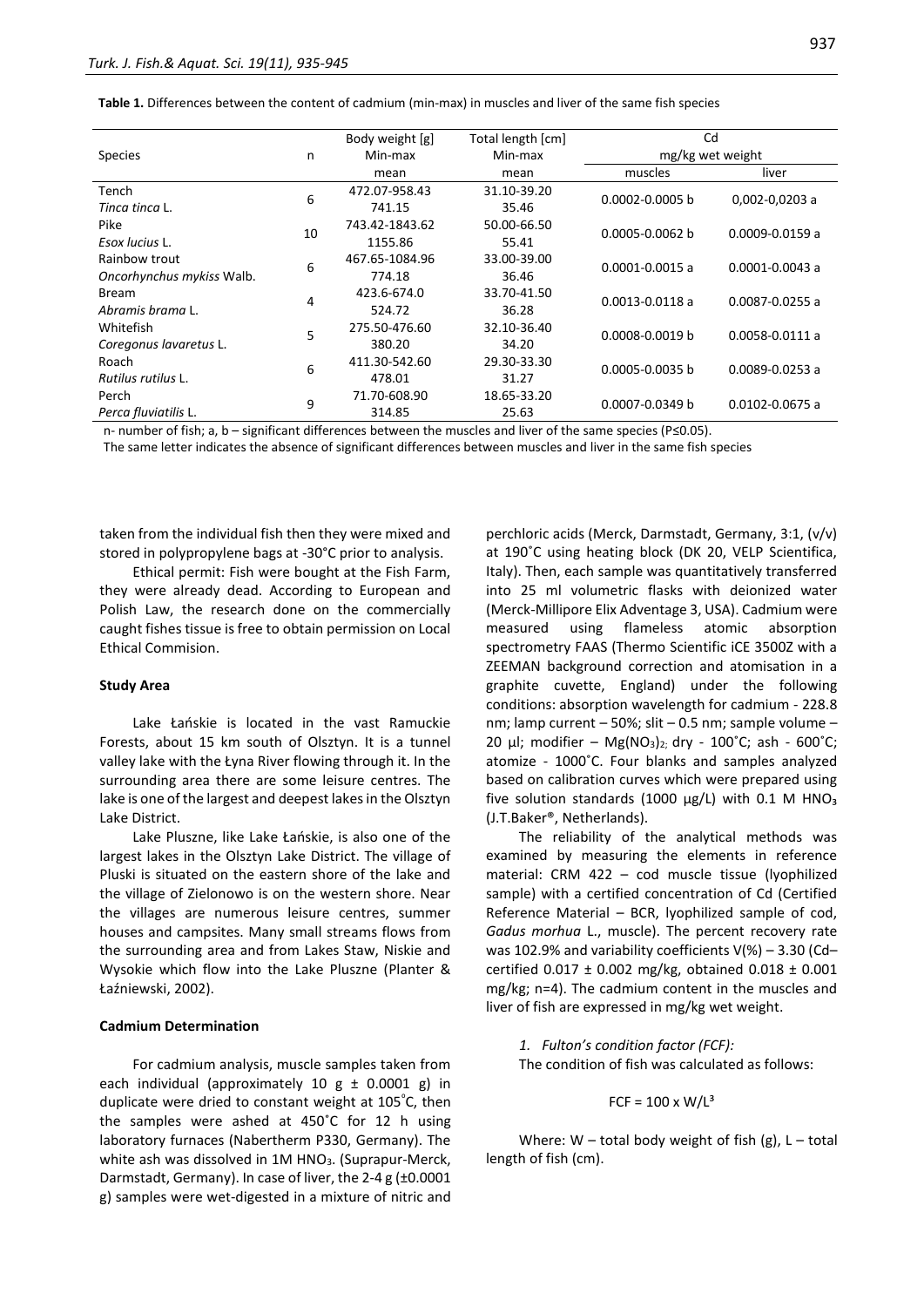*2. Metal Pollution Index (MPI):*

The MPI was determined using the equation by Usero, Regalado, and Gracia (1997) and Abdel-Khalek, Elhaddad, Mamdouh, and Saed Marie (2016).

 $MPI = (M1x M2 x M3 x..... Mn)^{1/n}.$ 

Where, Mn is the concentration of metal n (mg/kg wet wt.) in a certain tissue.

# *3. Human health risk assessment*

*3.1. Estimated daily intake of heavy metals (EDI)* EDI - the estimated daily intake (μg/kg body weight/day)

$$
EDI = C \times IR / BW
$$

TWI – Tolerable weekly intake

$$
TWI = EDI \times 7
$$

C - the average concentration of heavy metals in food stuffs (μg/g wet weight)

IR - the daily ingestion rate (g/day) BW - the average body weight (60 kg)

#### 3.2. *Target Hazard Quotient (THQ)*

The THQ assessed the non-carcinogenic health risk of consumers due to intake of heavy metal polluted fish use Oral reference dose (Ahmed, Baki, Kundu, Islam, & Islam, 2016, US EPA, 2017). When THQ<1 then it means the health benefit from fish consumption and the consumers is safe, whereas THQ>1 suggested a high probability of adverse risk of human health.

THQ = (EFr x ED x FiR x C / RfD x BW x TA) x  $10^{-3}$ 

EFr - the Exposure Frequency (365 days/year)

ED - the Exposure Duration (70 years)

FiR - the fish ingestion rate (g/person/day)

C - the average concentration of heavy metals in food stuffs (μg/g wet weight)

RfD - the Oral reference dose (mg/kg/day) (USEPA 2017), Rfd for cadmium (diet) – 1.0E-03

BW - the average body weight (60 kg)

TA - the average exposure time (365 days/year x ED)

### **Statistical analysis**

The statistical analysis were performed using the computer software STATISTICA 12 (StatSoft Kraków, Poland). Bartlett's test showed that the variances were heterogeneous therefore mean values in particular groups were transformed (log  $\mathcal{X}$  ). The one-way analysis of variance (ANOVA) was used to test significant differences in the content of cadmium, both between species and organs of the same species. The correlation coefficients between content of cadmium and body weight, total length and Fulton's condition factor of fish were calculated using STATISTICA 12 (StatSoft Kraków,

Poland). The significance level of P<0.05 was used.

#### **Results and Discussion**

The cadmium content of the muscles of selected fish species is presented in Table 1. The content of cadmium in muscles ranged from 0.0006 mg/kg (tench) to 0.0104 mg/kg (perch) (Figure 2), whereas in liver varied between 0.0015 mg/kg (rainbow trout) and 0.0331 mg/kg (perch) (Figure 3). The mean concentrations of cadmium in the liver of examined fish gave rise to the following sequence: perch > roach  $\approx$ 



**Figure 2.** Interspecific differences in the content of cadmium in muscles of fish examined a, b, c – significant differences between the same organs of the species (P≤0.05). The same letter indicates the absence of significant differences between fish species.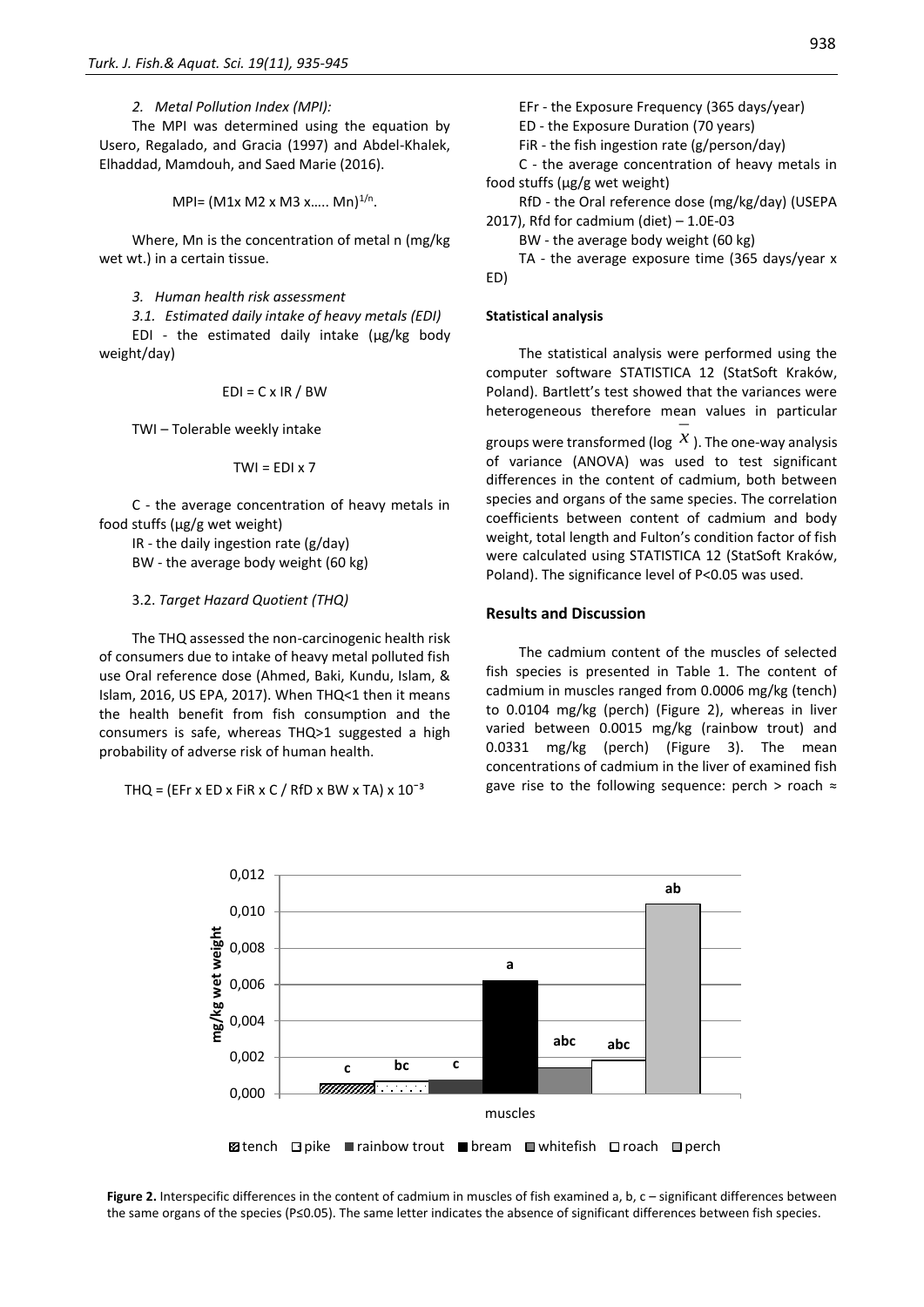

**Ø**tench **Dike ∎rainbow trout ■bream ■whitefish Droach ID perch** 

**Figure 3**. Interspecific differences in the content of cadmium in liver of fish examined a, b, c – significant differences between the same organs of the species (P≤0.05). The same letter indicates the absence of significant differences between fish species.

(bream  $\approx$  tench  $\approx$  whitefish  $\approx$  pike)  $\approx$  rainbow trout (P≤0.05).

Significant higher values of cadmium were observed in liver of examined fish species then in muscles of these species, except with rainbow trout and bream, because there were no significant differences between cadmium content in organs of these fish (Table 1).

Significant negative correlation coefficients were found only between cadmium content in the muscle of perch and the body weight and length (r=-0.704 and r=- 0.743, P≤0.05) (Table 2). The concentration of cadmium in the liver of perch also negatively correlated with body weight (r=-0.882, P≤0.01) and total length (r=-0.863, P≤0.01) of these species. No significant correlations were found, both muscles and liver in other examined fish (P>0.05). In most cases, there were no significant correlations between the content of cadmium and fish condition (Table 3). Only the negative correlation coefficient between the condition factor and cadmium level was at  $r=-0.824$  for liver of perch (P =  $0.006$ ).

Jezierska and Witeska (2001) reported that accumulation of metals in the liver is related with exposure duration and deposition of them is also related with its detoxifying ability and in particular with presence of metal-binding proteins. May be it had an impact on the larger amount of cadmium in liver of perch. These authors also noted that accumulation of metals in various organs depends on species, feeding habit and size of fish. The results presented by Hosseini, Nabavi, Nabavi, and Pour (2015) showed that the concentration of heavy metals (Cd, Co, Cu, Ni, Pb, Fe and Hg) in fish from Khuzestan shore (northwest of the Persian Gulf) was strongly affected by habitat and feeding habit and increased in the following order: benthic omnivorous fish > zooplanktivore fish > phytoplanktivore fish > piscivore fish. No significant difference between the content of cadmium in the

muscles of fish species (roach, perch, river trout *Salmo trutta fario* and gudgeon *Gobio gobio*) from the rivers of Lithuania was found by Virbickas and Sakalauskienè (2006).

According Jezierska and Witeska (2001) cadmium in larger quantities accumulates in the liver than the muscles, which has been confirmed both in our (Table 1) and other studies (Table 4). Moreover, the highest content of cadmium was observed in the liver of bream from Reservoir Želivka (Czech Republic) (Sevcikova *et al.,* 2013) and the muscles of roach from River Nitra (Slovakia) (Andreji, Stránai, Massányi, & Valent, 2006). Cadmium content was also higher in liver than muscles of both species (tench and perch) from the southwest of the Caspian Sea (Iran) (Eslami, Sattari, Namin, & Ashrafi, 2014). Yazdi, Ebrahinpour, Mansouri, Rezaei and Babaei (2012) reported that the content of cadmium was different between the tissues of perch (intestine > liver > gills > muscles). There were significant differences between the content of Cd in organs of pike (muscle, gill, kidney, intestine and liver) from Anzali Wetland (Iran), because the cadmium content in fish decreased in the following order: liver > kidney > gills > intestine > muscles (Ebrahimpour, Pourkhabbaz, Baramaki, Babaei, & Rezaei, 2011). The highest cadmium content in liver and the lowest in muscle tissue of perch from lakes in Latvia was found by Klavins, Potapovits, and Rodinov (2009). Whereas the content of cadmium in organs of rainbow trout from Iran decreased as follows: gills (0.004 mg/kg) > liver (0.002 mg/kg) > muscles (0.001 mg/kg) (Mert, Alaş, Bulut, & Özcan, 2014). Farkas, Salánki, Specziár, and Varanka (2001) observed the highest cadmium concentration in the liver followed by gills and muscle of bream.

In our study only the significant negative correlations between size and cadmium content was found in muscles and liver of perch (Table 2). This is accordance with results of Klavins et al. (2009), who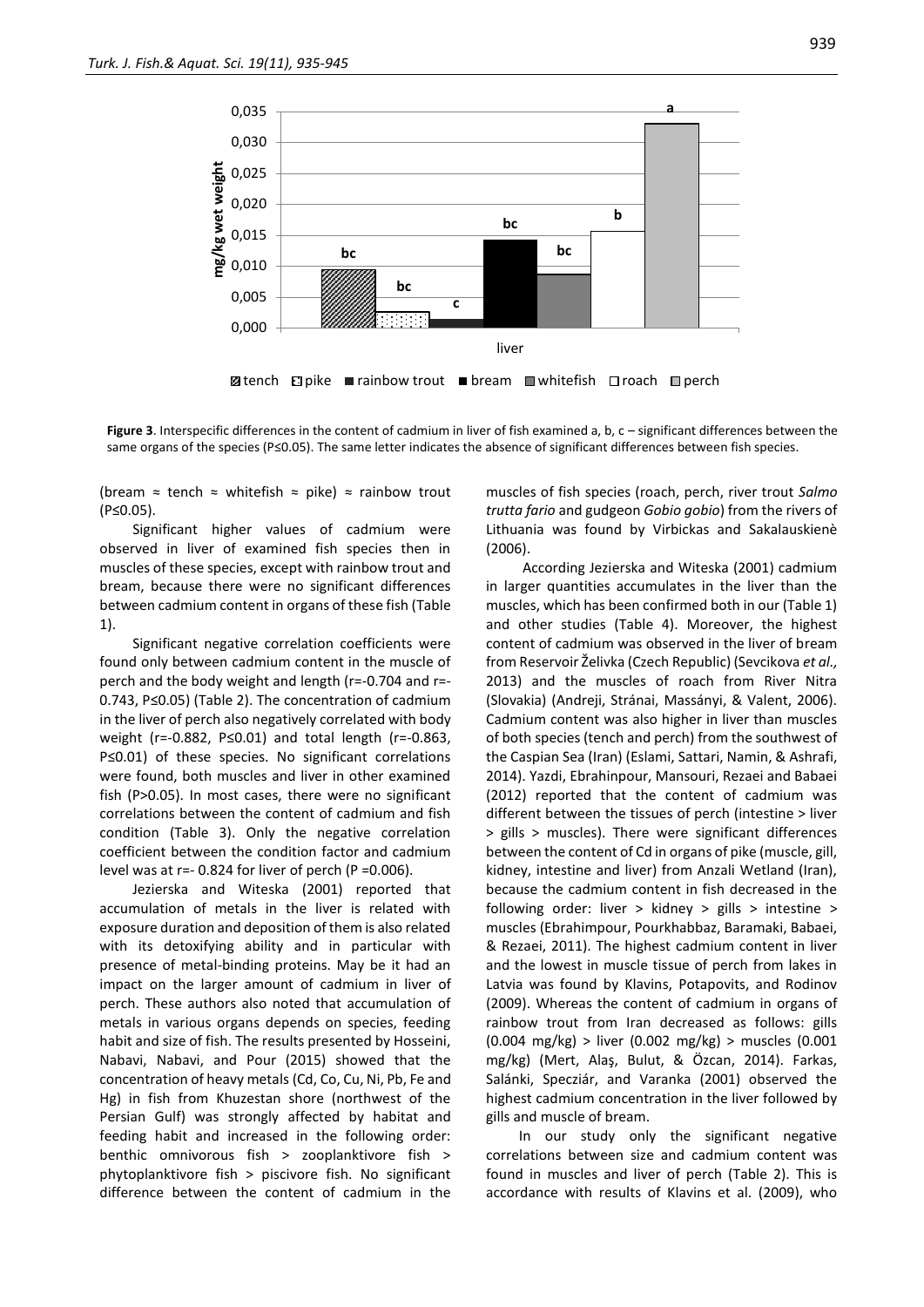**Table 2**. Correlation coefficient between the content of cadmium in muscles and liver (mg/kg wet weight) and body weight, total length

|                                                   |    |             |            | Correlation coefficient |            |  |
|---------------------------------------------------|----|-------------|------------|-------------------------|------------|--|
| <b>Species</b>                                    | n  | Body weight |            | Total length            |            |  |
|                                                   |    | muscles     | liver      | muscles                 | liver      |  |
| Tench                                             | 6  | 0.025       | 0.646      | 0.198                   | 0.597      |  |
| Tinca tinca L.                                    |    |             |            |                         |            |  |
| Pike                                              | 10 | 0.045       | $-0.087$   | $-0.031$                | $-0.213$   |  |
| Esox lucius L.                                    |    |             |            |                         |            |  |
| Rainbow trout                                     | 6  | 0.150       | $-0.577$   | $-0.051$                | $-0.525$   |  |
| Oncorhynchus mykiss Walb.                         |    |             |            |                         |            |  |
| <b>Bream</b>                                      | 4  | $-0.286$    | 0.947      | $-0.465$                | 0.937      |  |
| Abramis brama L.                                  |    |             |            |                         |            |  |
| Whitefish                                         | 5  | 0.092       | 0.012      | $-0.018$                | 0.196      |  |
| Coregonus lavaretus L.                            |    |             |            |                         |            |  |
| Roach                                             | 6  | 0.322       | $-0.504$   | 0.554                   | $-0.804$   |  |
| Rutilus rutilus L.                                |    |             |            |                         |            |  |
| Perch                                             | 9  | $-0.704*$   | $-0.882**$ | $-0.743*$               | $-0.863**$ |  |
| Perca fluviatilis L.                              |    |             |            |                         |            |  |
| $*$ $D \times Q$ $D$ $*$ $*$ $D \times Q$ $Q$ $Q$ |    |             |            |                         |            |  |

\* - P≤0.05; \*\* - P≤0.01

**Table 3.** Regression equations and linear correlation coefficients (r) between content of cadmium (mean x) (mg/kg wet weight) in organs of fish and Fulton's condition factor (mean y)

| Species                   | n  | FCF(r)   | P      | Regression equations    |
|---------------------------|----|----------|--------|-------------------------|
| muscles                   |    |          |        |                         |
|                           |    |          |        |                         |
| Tench                     | 6  | $-0.800$ | 0.056  | Y= 1.9098-512.761x      |
| Tinca tinca L.            |    |          |        |                         |
| Pike                      | 10 | 0.333    | 0.346  | $Y = 0.6721 + 14.0347x$ |
| Esox lucius L.            |    |          |        |                         |
| Rainbow trout             | 6  | 0.157    | 0.766  | $Y = 1.5112 + 65.6319x$ |
| Oncorhynchus mykiss Walb. |    |          |        |                         |
| <b>Bream</b>              | 4  | 0.801    | 0.199  | $Y = 0.9957 + 16.6261x$ |
| Abramis brama L.          |    |          |        |                         |
| Whitefish                 | 5  | 0.281    | 0.646  | $Y = 0.8609 + 56.1747x$ |
| Coregonus lavaretus L.    |    |          |        |                         |
| Roach                     | 6  | $-0.315$ | 0.543  | Y= 1.6658-54.1429x      |
| Rutilus rutilus L.        |    |          |        |                         |
| Perch                     | 9  | $-0.659$ | 0.054  | Y= 1.5751-15.2489x      |
| Perca fluviatilis L.      |    |          |        |                         |
|                           |    |          |        |                         |
| liver                     |    |          |        |                         |
| Tench                     | 6  | 0.243    | 0.643  | $Y = 1.5825 + 4.7853x$  |
| Tinca tinca L.            |    |          |        |                         |
| Pike                      | 10 | 0.483    | 0.157  | $Y = 0.6505 + 8.2613x$  |
| Esox lucius L.            |    |          |        |                         |
| Rainbow trout             | 6  | $-0.567$ | 0.241  | $Y = 1.6956 - 90.8989x$ |
| Oncorhynchus mykiss Walb. |    |          |        |                         |
| <b>Bream</b>              | 4  | $-0.751$ | 0.249  | Y= 1.2559-10.9527x      |
| Abramis brama L.          |    |          |        |                         |
| Whitefish                 | 5  | $-0.374$ | 0.535  | Y= 1.0717-15.1052x      |
| Coregonus lavaretus L.    |    |          |        |                         |
| Roach                     | 6  | 0.508    | 0.303  | Y= 1.3498+13.8371x      |
| Rutilus rutilus L.        |    |          |        |                         |
| Perch                     | 9  | $-0.824$ | 0.0063 | Y= 1.7829-11.1598x      |
| Perca fluviatilis L.      |    |          |        |                         |

P – significance level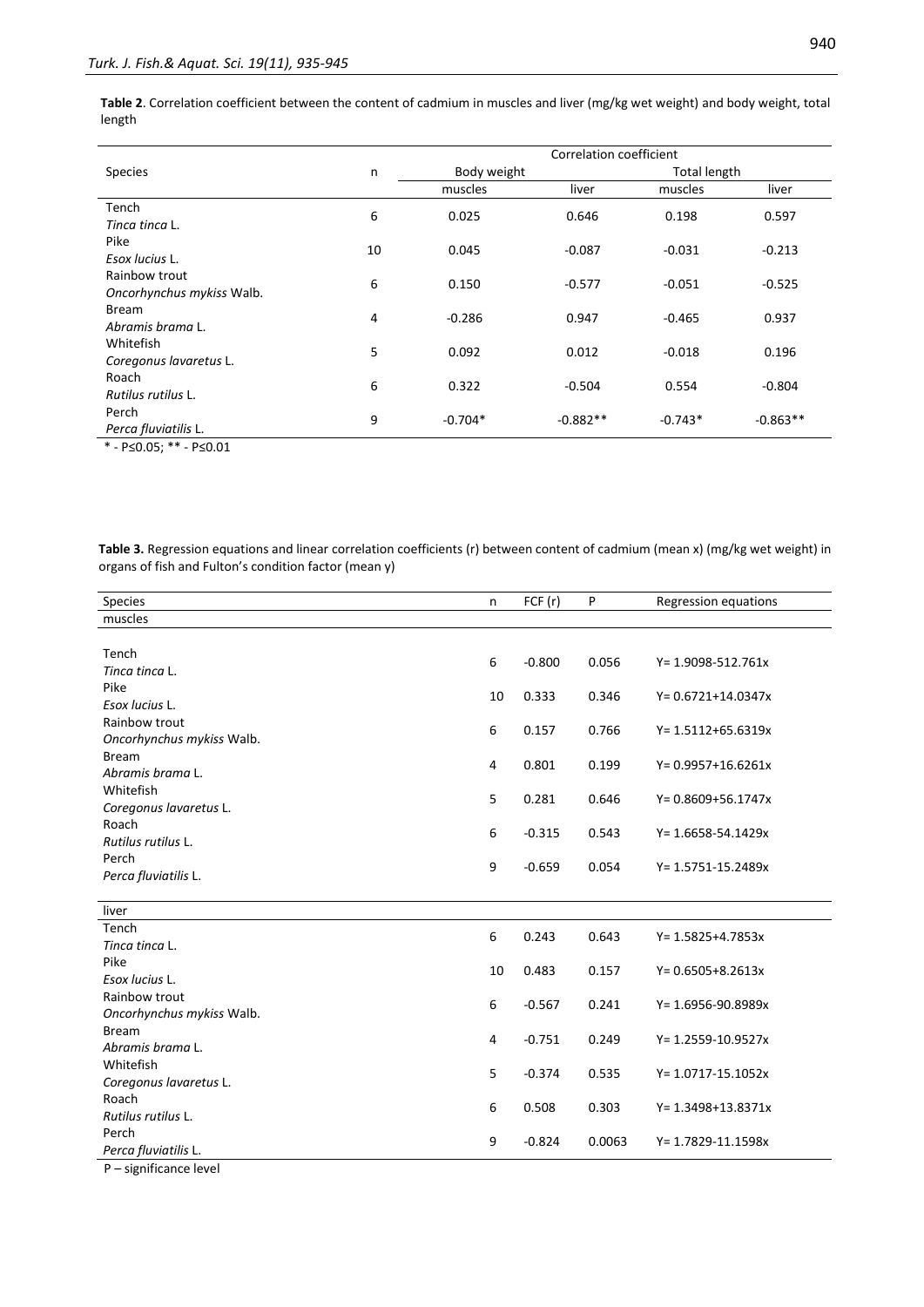**Table 4.** The content of cadmium in muscles and liver of freshwater fish (mg/kg wet weight)

|                                                  | n                        |                                         | Cd                |                          |                                                                         |  |
|--------------------------------------------------|--------------------------|-----------------------------------------|-------------------|--------------------------|-------------------------------------------------------------------------|--|
| Species                                          |                          | Area                                    | muscles           | liver                    | References                                                              |  |
| Bream, Abramis brama (L.)                        | 9                        |                                         | 0.0023            | 1.0592                   |                                                                         |  |
| Roach, Rutilus rutilus (L.)                      | 6                        | Reservoir Želivka/Czech                 | 0.0024            | 0.2867                   |                                                                         |  |
| Perch, Perca fluviatilis (L.)                    | $\overline{7}$           | Republic                                | 0.0018            | 0.3559                   | Sevcikova et al. (2013)                                                 |  |
| Pike, Esox lucius (L.)                           | 7                        |                                         | < 0.0016          | 0.0591                   |                                                                         |  |
| Bream, Abramis brama (L.)                        | 10                       | Danube River/Serbia                     | 0.004             | $\sim$                   | Milošković et al. (2016)                                                |  |
| Bream, Abramis brama (L.)                        |                          | Danube River/Serbia                     | 0.021             |                          | Jovanović et al. (2017)                                                 |  |
| Perch, Perca fluviatilis (L.)                    | 79                       | <b>Baltic Sea/Estonia</b>               | 0.03              | 0.23                     | Järv, Kotta, & Simm (2013)                                              |  |
| Perch, Perca fluviatilis (L.)                    | 10                       | Lake Miedwie/Poland                     | 0.001             | $\mathbf{r}$             | Lidwin-Kaźmierkiewicz, Pokorska,                                        |  |
| Bream, Abramis brama (L.)                        | 62                       | Lake Ińsko/Poland                       | 0.002             | $\blacksquare$           | Protasowicki, Rajkowska, &                                              |  |
| Pike, Esox lucius (L.)                           | 64                       |                                         | 0.003             | $\blacksquare$           | Wechterowicz (2009)                                                     |  |
| Perch, Perca fluviatilis (L.)                    | 20                       |                                         | < 0.01            | 0.10                     |                                                                         |  |
| Bream, Abramis brama danubii                     | 16                       | Lake Velenjsko/ Slovenia                | < 0.01            | 0.06                     | Mazej, Al Sayegh-Petkovšek S., &                                        |  |
| Roach, Rutilus rutilus (L.)                      | 13                       |                                         | < 0.01            | 0.02                     | Pokorny (2010)                                                          |  |
| Roach, Rutilus rutilus (L.)                      | 10                       | River Nitra/Slovakia                    | 0.41              |                          | Andreji, Stránai, Massányi, &<br>Valent (2006)                          |  |
| Roach, Rutilus rutilus (L.)                      |                          | River Dyje/ Czech Republic              | 0.01              |                          | Dvorak, Andreji, Dvořáková-<br>Líšková, & Vejsada (2014)                |  |
| Tench, Tinca tinca (L.)                          | 12                       | River Neretva/Croatia                   | 0.067             | 0.133                    | Has-Schön, Bogut & Strelec (2006)                                       |  |
| Roach, Rutilus rutilus (L.)                      | 10                       | Lake Zhrebchevo Dam/<br><b>Bulgaria</b> | 0.01              |                          | Zhelyazkov, Georgiev, Dospatliev,<br>& Staykov (2014)                   |  |
| Bream, Abramis brama (L.)                        |                          |                                         | < 0.05            |                          |                                                                         |  |
| Perch, Perca fluviatilis (L.)                    | $\overline{\phantom{a}}$ | Reservoir Boskovice/ Czech              | < 0.05            | $\blacksquare$           | Kuklina, Kouba, Buřić, Horká,                                           |  |
| Roach, Rutilus rutilus (L.)                      |                          | Republic                                | < 0.05            | $\overline{\phantom{a}}$ | Ďuriš, & Kozák (2014)                                                   |  |
| Tench, Tinca tinca (L.)                          |                          |                                         | < 0.05            |                          |                                                                         |  |
| Perch, Perca fluviatilis (L.)                    | 20                       | Lake Šalek/ Slovenia                    | < 0.01            | 0.10                     | Al. Sayegh Petkovšek, Mazej                                             |  |
| Roach, Rutilus rutilus (L.)                      | 13                       |                                         | < 0.01            | 0.02                     | Grudnik, & Pokorny (2012)                                               |  |
| Bream, Abramis brama (L.)                        | 5                        |                                         | 0.083             | ÷.                       |                                                                         |  |
| Perch, Perca fluviatilis (L.)                    | 4                        |                                         | < 0.05            | $\overline{\phantom{a}}$ | Wyrzykowska, Falandysz, &                                               |  |
| Roach, Rutilus rutilus (L.)                      | 10                       | River Vistula/ Toruń, Poland            | < 0.05            |                          | Jarzyńska (2012)                                                        |  |
| Tench, Tinca tinca (L.)                          | $\overline{7}$           |                                         | < 0.05            |                          |                                                                         |  |
| Rainbow trout Oncorhynchus                       |                          | Market in Khorramabad                   | 0.123             |                          | Mortazavi, Hatamikia, Bahmani, &                                        |  |
| mykiss Walb.                                     |                          | City. Iran                              |                   |                          | Hassanzadazar (2016)                                                    |  |
| Rainbow<br>Oncorhynchus<br>trout<br>mykiss Walb. | 10                       | Fish farm / Poland                      | 0.007             |                          | Łuszczek-Trojnar, Błoniarz,<br>Winiarski, Drag-kozak, & Popek<br>(2015) |  |
| Tench, Tinca tinca (L.)                          |                          | Damsa dam lake/Turkey                   | 0.0784-<br>0.1766 |                          | Mert, Alaş, Bulut, & Özcan (2014)                                       |  |

found significant negative correlations between cadmium content in muscles of perch and weight and length (r=-0.20 and r=-0.17, respectively). There was significant negative relationship between length of perch and cadmium of liver this species (P<0.05) (Eslami, Sattari, Namin, & Ashrafi, 2014). Significant negative correlation was also found between length and weight of tench and cadmium content in its liver. Whereas Szefer, Domagała-Wieloszewska, Warzocha, Garbacik-Wesołowska and Ciesielski (2003) found statistically significant positive correlation between length of perch (from the Pomeranian Bay and Szczecin Lagoon, southern Baltic, Poland) and cadmium concentration both in muscles (P<0.05) and liver (P<0.01), and between weight and cadmium content its muscles and liver (P<0.01). Generally, level of metals such as Hg, Zn, Pb, Cd and Cr increased with roach size from the Dije river basin (Czech Republic) (Dvořák, Andreji, Dvořáková-Líšková, & Vejsada 2014). Sirizi et al. (2012) showed significant negative correlation between Cd content in muscles of pike from Anzali Wetland (Iran) with body length (r= -0.88, P<0.05) and weight (r=-0.90, P<0.05). Correlation between cadmium content in muscle tissue of pike in Anzali Wetland (Iran) and length (r=0.326), body weight (r=0.215) and condition factor (r=0.118) was no significantly positive (P>0.05), whereas concentration of this metal in muscles as size and condition factor of bream significantly increased (r= 0.819, 0.959, 0.578, respectively) (Mansouri, Khorasani, Karbassi, Riazi, & Panahandeh 2013). Farkas, Salánki, Specziár, and Varanka (2001) found significant negative correlation between cadmium content in liver of bream and the condition factor.

#### **Health Risk**

Cadmium content in muscles of fish examined did not exceed the permissible level declined as 0.05 mg/kg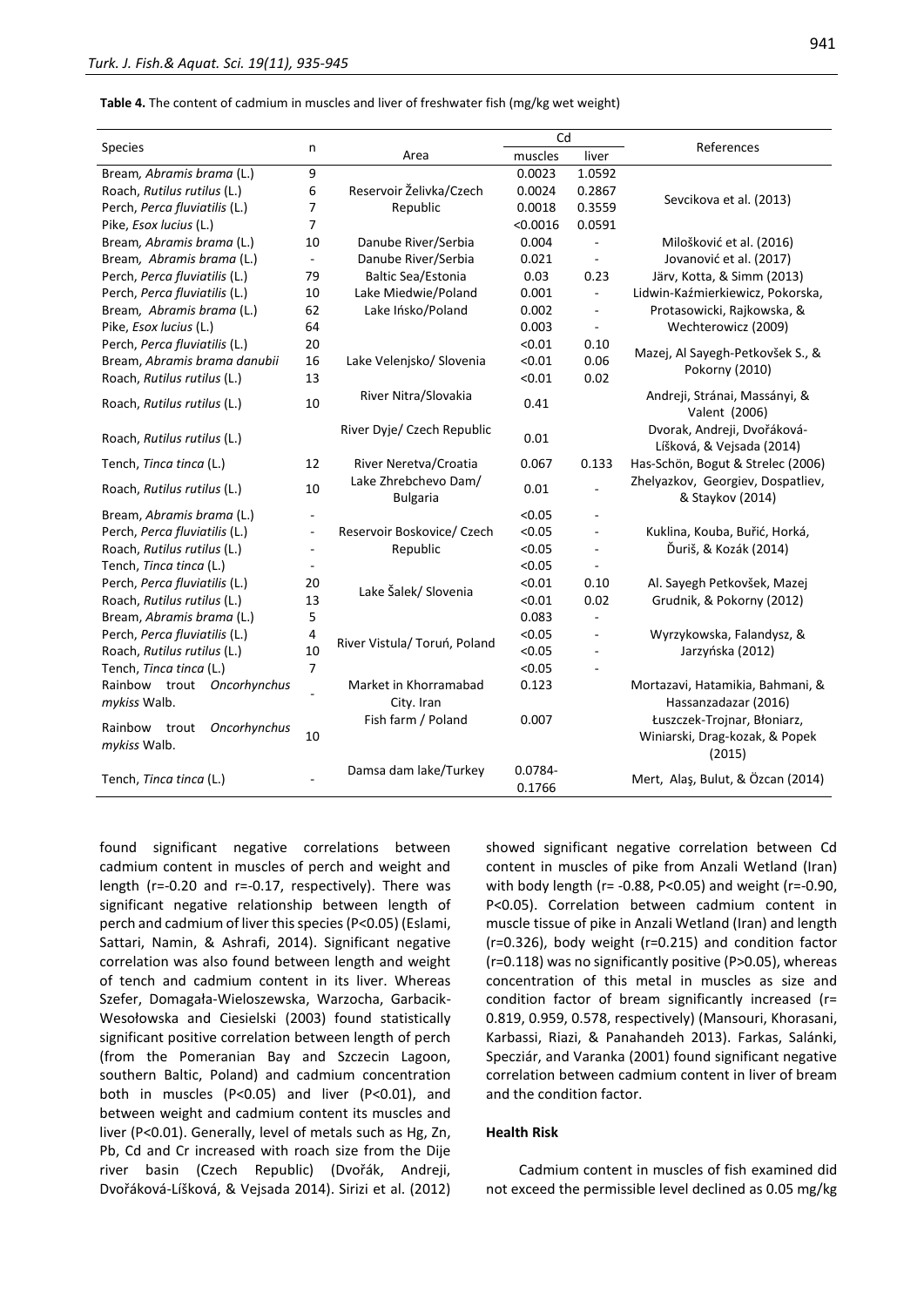(Table 1). The fish consumption was 12.1 kg per capita/year (an adult of the body weight 60 kg) (Statistical Yearbook of Agriculture 2013), therefore the estimated daily intake (EDI) of cadmium from the 33.16 g portions of fish was: 0.0003 μg/body weight (tench), 0.0004 (pike), 0.0004 (rainbow trout), 0.0034 (bream), 0.0008 (whitefish), 0.0010 (roach) and 0.0058 μg/body weight (perch) (Table 5). The weekly intake of cadmium (232.12 g of fish portion) accounts for 0.085%, 0.106%, 0.124%, 0.963%, 0.220%, 0.284% and 1.611% of the TWI (as 2.5 µg/kg body weight). The Target Hazard Quotient (THQ) was below 1 (0.0003-0.0058) which shows that there is no non-carcinogenic health risk for to the consumer consumption of fish examined (Table 5), whereas the Metal Pollution Index (MPI) was lower and ranged between 0.001 and 0.019.

According to Jamil et al. (2014), when MPI in the tissues ranged from 5 to 10 we are dealing with low contamination. The MPI index values varied between 2 and 5, we observe very low contamination, while MPI below 2 it means – not impacted. The MPI =  $(As x B x Ba)$ x Cd x Co x Cr x Cu x Fe x Hg x Li x Mn x Mo x Ni x Pb x Sr x Zn) $^{1/16}$  value was highest in the liver of perch from the Međuvršje Reservoir (West Morava River Basin, Serbia) than muscles and gills, whereas this factor was higher in gills of pike and roach (Đikanović, Skorić, & Gačić, 2016).

Hazard Quotient (HQ)<1 for Cd suggests that consumption limit of fish in Anzali Wetland (Iran) was acceptable dairy intake of human (Mansouri, Khorasani, Karbassi, Riazi, & Panahandeh, 2013). Experts from FAO/WHO have estimated a temporary tolerable weekly cadmium (PTWI) of 7 μg/kg body weight (WHO-ICPS, 2000, WHO, 2001). EFSA (2009) defined tolerable weekly intake (TWI) for cadmium at 2.5 μg/kg body

weight. According to Commission Regulation (EU) 488/2014 (Commission Regulation, 2014) the admissible cadmium level for fish is 0.05 mg/kg, except for fish such as mackerel (*Scomber* species), tuna (*Thunnus* species, *Katsuwonus pelamis, Euthynnus* species), *Sicyopterus lagpcephalus*, for which the level is 0.10 mg/kg and tazar marun (species *Auxis*) – 0.15 mg/kg and anchovy (*Engraulis* species), swordfish (*Xiphias gladius*) or sardine (*Sardina pilchardus*) – 0.25 mg/kg. Cadmium concentrations in the edible muscle and liver tissues of fish from Lake Balik, Kizilirmak Delta (Samsun, Turkey) ranged from 0.03 (*C. carpio*) to 0.04 (*M. cephalus* and *S. lucioperca*) and 0.054 (*M. cephalus*) to 0.085 (*P. fluviatilis*) mg/kg in wet weight, respectively (Bat, Arıcı, Sezgin, & Sahin, 2015). The maximum Cd concentrations in liver tissues were considerably higher than the maximum level (0.05 μg/g wet weight) in food of the Turkish Food Codex and Commission Regulation (EC). Cd levels in the muscle tissues were below the guideline levels. The observed metal levels were compared with the maximum permitted levels in the results of this study showed that estimated daily and weekly intakes of selected metals via consumption of fish were below the permissible tolerable daily intake and provisional tolerable weekly intake values established by Food and Agriculture Organization/World Health Organization. The consumers do not routinely consume the liver of fish, therefore, the fishes from Balik Lake are healthy for consumption. The cadmium content of tench and perch from the southwest of the Caspian Sea (Iran) was also below the guidelines for food summarized by MAFF (0.2 mg/kg wet wt.) and EEC (0.05 mg/kg wet wt.) (Eslami, Sattari, Namin, & Ashrafi, 2014). The cadmium values in muscles of roach from five French fishing areas not

|                                                                                                                                                              | Cd       |        |                  |       |       | References          |
|--------------------------------------------------------------------------------------------------------------------------------------------------------------|----------|--------|------------------|-------|-------|---------------------|
| RfD<br>(mg/kg/day)                                                                                                                                           | 1.00E-03 |        |                  |       |       | <b>US EPA, 2017</b> |
| TWI                                                                                                                                                          | 2.5      |        | <b>EFSA 2009</b> |       |       |                     |
|                                                                                                                                                              | EDI      | THQ    | EWI              | %TWI  | MPI   |                     |
| Tench<br>Tinca tinca L. (n=6)<br>Pike<br>Esox lucius L. (n=10)<br>Rainbow trout<br>Oncorhynchus mykiss Walb. (n=6)<br><b>Bream</b><br>Abramis brama L. (n=4) | 0.0003   | 0.0003 | 0.0021           | 0.085 | 0.002 | This study          |
|                                                                                                                                                              | 0.0004   | 0.0004 | 0.0026           | 0.106 | 0.001 | This study          |
|                                                                                                                                                              | 0.0004   | 0.0004 | 0.0031           | 0.124 | 0.001 | This study          |
|                                                                                                                                                              | 0.0034   | 0.0034 | 0.0241           | 0.963 | 0.009 | This study          |
| Whitefish<br>Coregonus lavaretus L. (n=5)                                                                                                                    | 0.0008   | 0.0008 | 0.0055           | 0.220 | 0.004 | This study          |
| Roach<br>Rutilus rutilus L. (n=6)                                                                                                                            | 0.0010   | 0.0010 | 0.0071           | 0.284 | 0.005 | This study          |
| Perch<br>Perca fluviatilis L.(n=9)                                                                                                                           | 0.0058   | 0.0058 | 0.0403           | 1.611 | 0.019 | This study          |
|                                                                                                                                                              |          |        |                  |       |       |                     |

**Table 4**. The Hazard quotient calculated for cadmium content in the muscle tissue of fish

n – number of fish; EDI - is the estimated daily intake (μg/kg body weight/day);

THQ - Target Hazard Quotient; RfD - Oral reference dose (mg/kg/day) (USEPA 2017);

TWI – Tolerable Weekly Intake (µg/kg body weight); MPI – Metal Pollution Index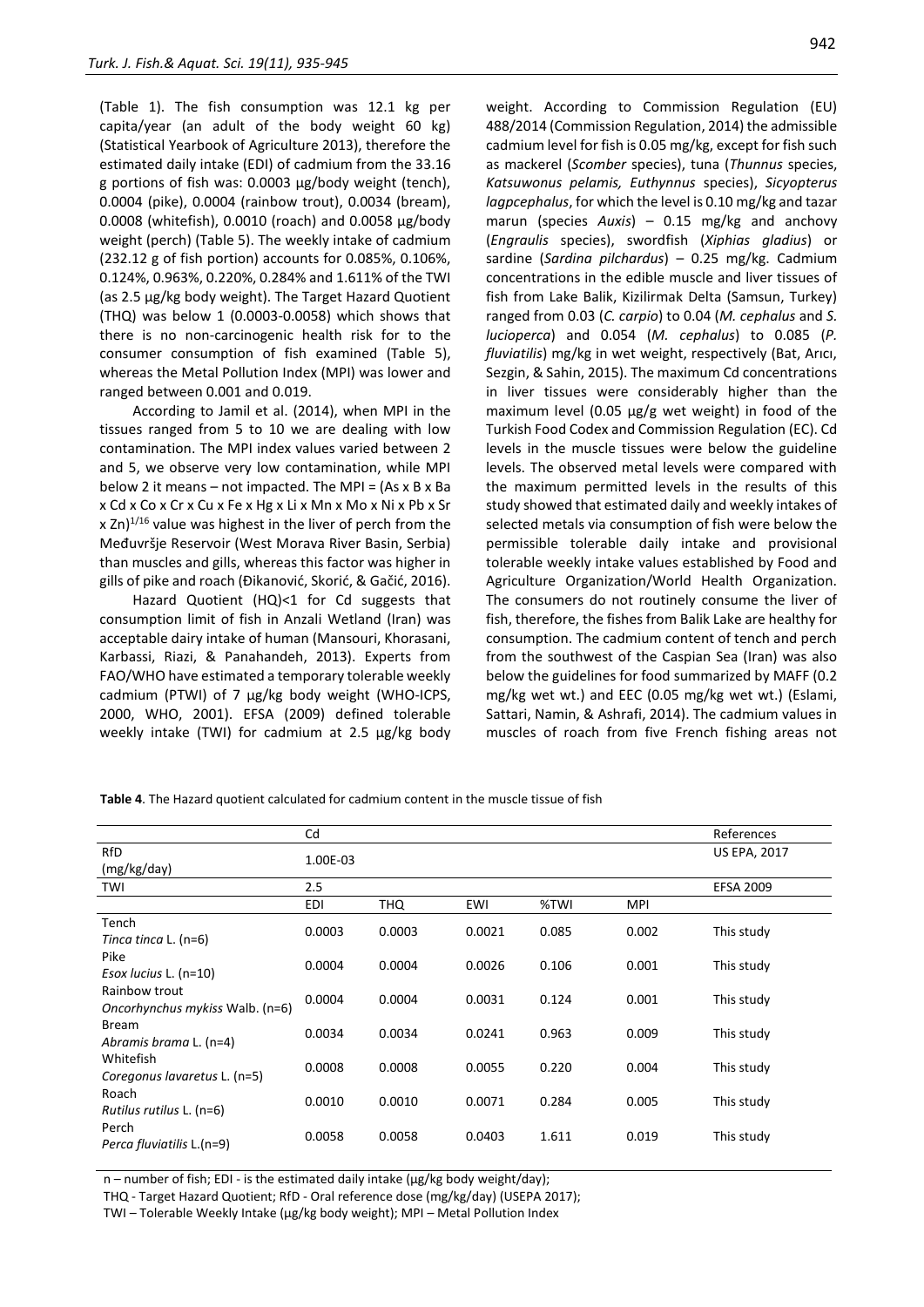exceeded the maximum level set by Commission Regulation (EC) (0.05 mg/kg wet weight for muscle meat of fish) (Noël *et al.,* 2013). Cadmium in rainbow trout muscles (0.123 mg/kg) from marketed in Khorramabad City Iran is lower than maximum recommended levels according to WHO (0.2 mg/kg) and FDA guidelines (1.0 mg/kg) but higher than recommended levels to EC (0.05 mg/kg) (Mortazavi, Hatamikia, Bahmani, & Hassanzadazar, 2016). Whereas omnivorous (Prussian carp C*arassius auratius gibelio*, barbel B*arbus barbus*, bream *Abramis brama*, carp *Cyprinus carpio*) and carnivorous (pike perch *Stizostedion lucioperca* and catfish *Silurus glanis*) fish muscles from both locations of Danube River (Belgrade) contained a higher amount of cadmium than is specified in the Official Gazette of the Republic of Serbia and in the European Union Regulation (0.05 mg/kg), with the exception of bream and pike perch muscles (Jovanović et al. 2017). Similarly, cadmium concentration in muscles of pike from fish ponds in Belgrade area varied from 0.063 to 0.079 mg/kg and higher than maximum level according to EU legislation (Janjić et al. 2015). The Cd concentration in the muscle of pike from Anzali Wetland is below levels of concern for human consumption as defined by the FAO in 1983 year (0.5 mg/kg) (Ebrahimpour, Pourkhabbaz, Baramaki, Babaei, & Rezaei, 2011). Cadmium concentration in muscles of fish (pike, bream, perch and carp) from river of West Pomerania (Poland) ranged within 0.001-0.003 mg/kg and was below the maximum allowable level of 0.05 mg/kg (Lidwin-Każmierkiewicz, Pokorska, Protasowicki, Rajkowska, & Wechterowicz, 2009). The concentrations of cadmium in muscles of common nase (*Chondrostoma nasus*), roach (*Rutilus rutilus*), freshwater bream (*Abramis brama*), barbel (*Barbus barbus*), Prussian carp (*Carassius gibelio*), chub (*Squalius cephalus*), European perch (*Perca fluviatilis*), wels catfish (*Silurus glanis*) and northern pike (*Esox lucius*) did not exceed the MAC prescribed by the EU Regulations (0.05 mg/kg), international standards FAO (2.00 mg/kg) and the Regulation of the Republic of Serbia (0.05 mg/kg) (Đikanović et al. 2016). The levels of Cd in muscles of pike from Anzali Wetland (Iran) exceeded the standards of WHO and EPA, therefore these results can be a warning for consumers of these fish (Sirizi et al. 2012). The Cd concentration in muscle of fish from lakes in Mazurian District (Poland) not exceeded the Polish safety limit of 0.05 mg/kg (Łuczyńska & Brucka-Jastrzębska 2006). The contents of cadmium in roach and chub (*Squalius cephalus*) muscles from Dyje river were low and did not exceed the values of limits admissible in the Czech Republic and defined as 0.05 mg/kg (Dvořak, Andreji, Dvořáková-Líšková, & Vejsada, 2014).

#### **Conclusion**

Generally, liver contained more cadmium than muscles, but there were still very low levels, and because it was not part of the bodies consumed by humans, it was not a threat. Biotic factors as species size and Fulton's condition factor in a few cases have affected the content of cadmium in organs of these fish. Due to the properties of cadmium, further investigation of fish from these reservoirs should be continued. From the human health point of view, the THQ which was calculated to evaluate the non-carcinogenic health risk was below 1 and showed that consumption of examined fish does not pose a health risk to the consumers due to the content of cadmium in them. The content of cadmium in muscles of fish examined did not exceed the permissible level declined as 0.05 mg/kg which also indicates that these fish are safe. The current results also demonstrated that metal pollution index (MPI) was low and indicate very low contamination of the aquatic environment.

# **References**

Abdel-Khalek, A.A., Elhaddad, E., Mamdouh, S., & Saed Marie, M.-A. (2016). Assessment of metal pollution around Sabal Drainage in River Nile and its impacts on bioaccumulation level, metals correlation and human risk hazard using *Oreochromis niloticus* as a bioindicator. *Turkish Journal of Fisheries and Aquatic Sciences*, 16, 227-239.

http://dx.doi.org/10.4194/1303-2712-v16\_2\_02

- Ahmed, K., Baki, M.A., Kundu, G.K., Islam, S., Islam, M. (2016). Human health risks from heavy metals in fish of Buriganga river, Bangladesh. *SpringerPlus,* 2016, 5(1697), 1-12. http://dx.doi.org/10.1186/s40064-016- 3357-0.
- Al Sayegh-Petkovšek, S., Mazej Grudnik, Z., & Pokorny, B. (2012). Heavy metals and arsenic concentrations in ten fish species from the Šalek lakes (Slovenia): assessment of potential human health risk due to fish consumption. *Environmental Monitoring and Assessment*, 184(5), 2647-2662. http://dx.doi.org/10.1007/s10661-011- 2141-4
- Andreji, J., Stránai, I., Massányi, P., & Valent, M. (2006). Accumulation of some metals in muscles of five fish species from lower Nitra River. *Journal of Environmental Science and Health Part A*, 41, 2607-2622.
- Annabi, A., Said, K., Messaoudi, I. (2013). Cadmium: Bioaccumulation, histopathology and detoxifying mechanisms in fish. *American Journal of Research Communication,* 1(4), 60-79.
- Bat, L., Arıcı, E, Sezgin, M., & Sahin, F. (2015). Heavy metal levels in the liver and muscle tissues of the four commercial fishes from Lake Balik, Kizilirmak Delta (Samsun, Turkey). *Journal of Coastal Life Medicine*, 3(12), 950-955. http://dx.doi.org/10.12980/jclm.3.2015j5-224
- Bernhoft, R.A. (2013). Cadmium toxicity and treatment. *The Scientific World Journal,* 2013, 1-7*.* http://dx.doi.org/10.1155/2013/394652
- Castro-González, M.I., & Méndez-Armenta, M. (2008). Heavy metals: Implications associated to fish consumption. *Environmental Toxicology and Pharmatology*, 26, 263- 271. http://dx.doi.org/10.1016/j.etap.2008.06.001
- Commission Regulation (EC) No 488/2014 of 12 May 2014 amending Regulation (EC) No 1881/2006 as regards maximum levels of cadmium in foodstuffs. http://eurlex.europa.eu/legal-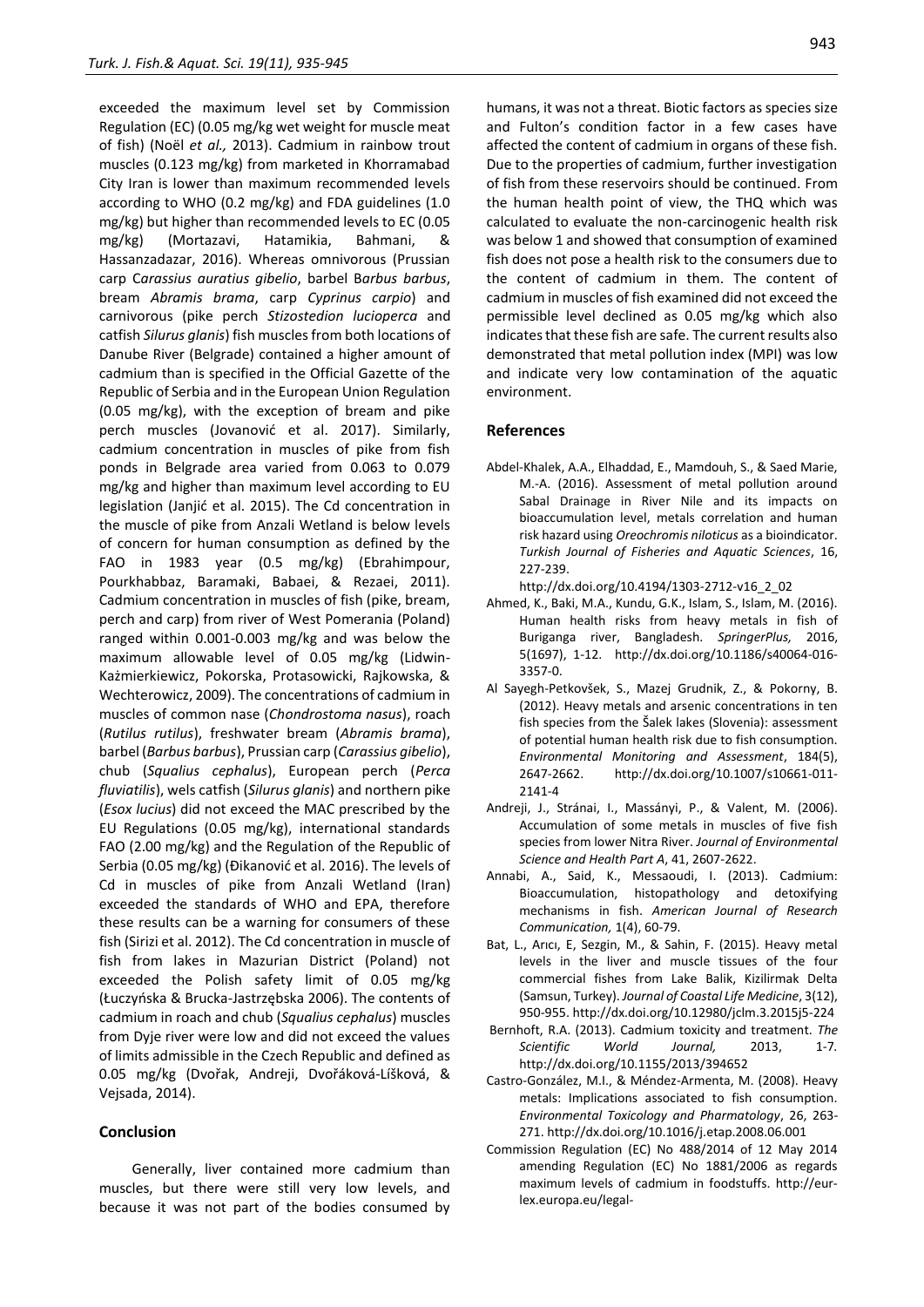content/EN/TXT/PDF/?uri=CELEX:32014R0488&from=E N

Đikanović, V., Skorić, S., & Gačić, Z. (2016). Concentrations of metals and trace elements in different tissues of nine fish species from the Međuvršje Reservoir (West Morava River Basin, Serbia). *Archives of Biological Sciences*, 68(4), 811-819.

http://dx.doi.org/10.2298/ABS151104069D

- Dokmeci, A.H., Ongen, A., & Dagdeviren, S. (2009). Environmental toxicity of cadmium and health effect. *Journal of Environmental Protection and Ecology*, 10(1), 84-93.
- Dvořak, P., Andreji, J., Dvořáková-Líšková, Z., & Vejsada, P. (2014). Assessment of selected heavy metals pollution in water, sediments and fish in the basin Dyje, Czech Republic. *Neoroendocrinology Letters*, 35(2), 26-34.
- Ebrahimpour, M., Pourkhabbaz, A., Baramaki, R., Babaei, H., & Rezaei, M. (2011). Bioaccumulation of heavy metals in freshwater fish species, Anzali, Iran. *Bulletin of Environmental Contamination and Toxicology*, 87(4), 386-392. http://dx.doi.org/10.1007/s00128-011-0376-y
- EFSA-European Food Safety Authority. Scientific opinion of the Panel on contaminations in the food chain; Cadmium in food. EFSA J 2009, 980, 1-139. http://www.efsa.europa.eu/de/scdocs/doc/980.pdf,
- Eslami, V., Sattari, M., Namin, J.I., & Ashrafi, S.D. (2014). Concentration of heavy metals (Pb, Cd) in muscle and liver of *Perca fluviatilis* and *Tinca tinca* in Anzali Wetland, southwest of the Caspian Sea. *International Journal of Aquatic Biology*, 2(6), 319-324.
- Farkas, A., Salánki, J., Specziár, A., & Varanka, I. (2001). Metal pollution as health indicator of lake ecosystem. *International Journal of Occupational Medicine and Environmental Health*, 14(2), 163—170.
- Govind, P., & Madhuri, S., (2014). Heavy metals causing toxicity in animals and fishes. *Research Journal of Animal Veterinary and Fishery Sciences*, 2(2), 17-23.
- Has-Schön, E., Bogut, I., & Strelec I. (2006). Heavy metal profile in five fish species included in human diet, domiciled in the end flow of river Neretva (Croatia). *Archives of Environmental Contamination and Toxicology*, 50, 545- 551. http://dx.doi.org/10.1007/s00244-005-0047-2
- Helfrich, L.A., & Neves, R.J. (2009). Sustaining America's aquatic biodiversity. Freshwater fish biodiversity and conservation. *Virginia Cooperative Extension. VirginiaTech. Invent the Future*. P. 420-525 lub 1-6. http://pubs.ext.vt.edu/content/dam/pubs\_ext\_vt\_edu/ 420/420-525/420-525\_pdf.pdf
- Hosseini, M., Nabavi, S.M.B., Nabavi, S.N., & Pour, N.A. (2015). Heavy metals (Cd, Co, Cu, Ni, Pb, Fe, and Hg) content in four fish commonly consumed in Iran: risk assessment for the consumers. *Environmental Monitoring and Assessment*, 187, 237, 1-7.
	- http://dx.doi:org/10.1007/s10661-015-4464-z
- Jakimska, A., Konieczka, P., Skóra, K., & Namieśnik, J. (2011). Bioaccumulation of metals in tissues of marine animals, Part II: Metal concentrations in animal tissues. *Polish Journal of Environmental Studies*, 20, 1127-1146.
- Jamil, T., Lias, K., Norsila, D., Syafinaz, N.S. (2014). Assessment of heavy metal contamination in squid (*Loligo spp*.) tissues of Kedah-Perlis waters, Malaysia. *The Malaysian Journal of Analytical Sciences,* 18(1), 195-203.
- Janjić, J., Ivanović, J., Marković, R., Starčević M., Bošković, M., Ɖordević, V., & Balić, M. (2015). Metal concentration in muscle tissue of carp and pike from different fish ponds

in Belgrade area. *Journal of Agricultural Science and Technology, B*, 5, 429-436. http://dx.doi.org/10.10.17265/2161-6264/2015.06.008

Järv, L., Kotta, J., & Simm, M. (2013). Relationship between biological characteristics of fish and their contamination with trace metals: a case study of perch Perca fluviatilis L. in the Baltic Sea. *Proceedings of the Estonian Academy of Sciences*, 62(3), 193-201.

http://dx.doi.org/10.3176/proc.2013.3.05

- Jezierska B., & Witeska M. (2001). Metal toxicity to fish. Monografie No 42. Siedlce, Poland, WAP, 318 pp.
- Jovanović, D.A., Marković, R.V., Teodorović, V.B., Šefer, D.S., Krstić, M.P., Radulović, S.B., … Baltić, M.Ž. (2017). Determination of heavy metals in muscle tissue of six fish species with different feeding habits from the Danube River, Belgrade-public health and environmental risk assessment. *Environmental Science and Pollution Research*, 24, 11383-11391.

http://dx.doi.org/10.1007/s11356-017-8783-1

- Khayatzadeh, J., & Abbasi, E. (2010). The effects of heavy metals on aquatic animals. The 1st International Applied Geological Congress Department of Geology Islamic Azad University-Mashad Branch, Iran, 26-28 April 2010. p: 688- 694.
- Klavins, M., Potapovits, O., & Rodinov, V. (2009). Heavy metals in fish from lakes in Latvia: Concentrations and trends of changes. *Bulletin of Environmental Contamination and Toxicology*, 82(1), 96-100. http://dx.doi.org/10.1007/s00128-008-9510-x
- Krzywy, I., Krzywy, E., Peregud-Pogorzelski, J., Łuksza, K., & Brodkiewicz, A. (2011). Cadmium – is there something to fear? Annales Academiae Medicae Stetinensis, 57(3), 49–63.
- Kuklina, I., Kouba, A., Buřić, M., Horká, Ďuriš, Z., & Kozák, P. (2014). Accumulation of heavy metals in crayfish and fish from selected Czech Reservoirs. *BioMed Research International*, 1-9.

http://dx.doi.org/10.1155/2014/306103

- Kumar, P., & Singh, A. (2010). Cadmium toxicity in fish: An overview*. GERF Bulletin of Biosciences*, 1(1), 41-47.
- Lidwin-Kaźmierkiewicz, M., Pokorska, K., Protasowicki, M., Rajkowska, M., & Wechterowicz, Z. (2009). Content of selected essential and toxic metals in meat of freshwater fish from West Pomerania, Poland. *Polish Journal of Food and Nutrition Sciences*, 59(3), 219-224.
- Łuczyńska, J., & Brucka-Jastrzębska, E. (2006). Determination of heavy metals in the muscles of some fish sapecies from lakes of the North-Eastern Poland. *Polish Journal of Food and Nutrition Sciences*, 15/56(2), 141-146.
- Łuszczek-Trojnar, E., Błoniarz, P., Winiarski, B., Drag-kozak, E., & Popek, W. (2015). Comparison of cadmium, zinc, manganese and nickiel concentrations in fillets of selected species of food fish. *Roczniki Naukowe Polskiego Towarzystwa Zootechnicznego*, 11(1), 75-84. (in Polish)
- Mahurpawar, M. (2015). Effects of heavy metals in human health. International Journal of Research-GRANTHAALAYAH, 1-7.
- Mansouri, N., Khorasani, N., Karbassi, A.R., Riazi, B., & Panahandeh, M. (2013). Assesing human risk of contaminations in Anzali Wetland fishes. *International Journal of Application or Innovation in Engineering & Management*, 2(11), 119-126.
- Mazej, Z., Al Sayegh-Petkovšek S., & Pokorny B. (2010). Heavy metal concentrations in food chain of Lake Velenjsko